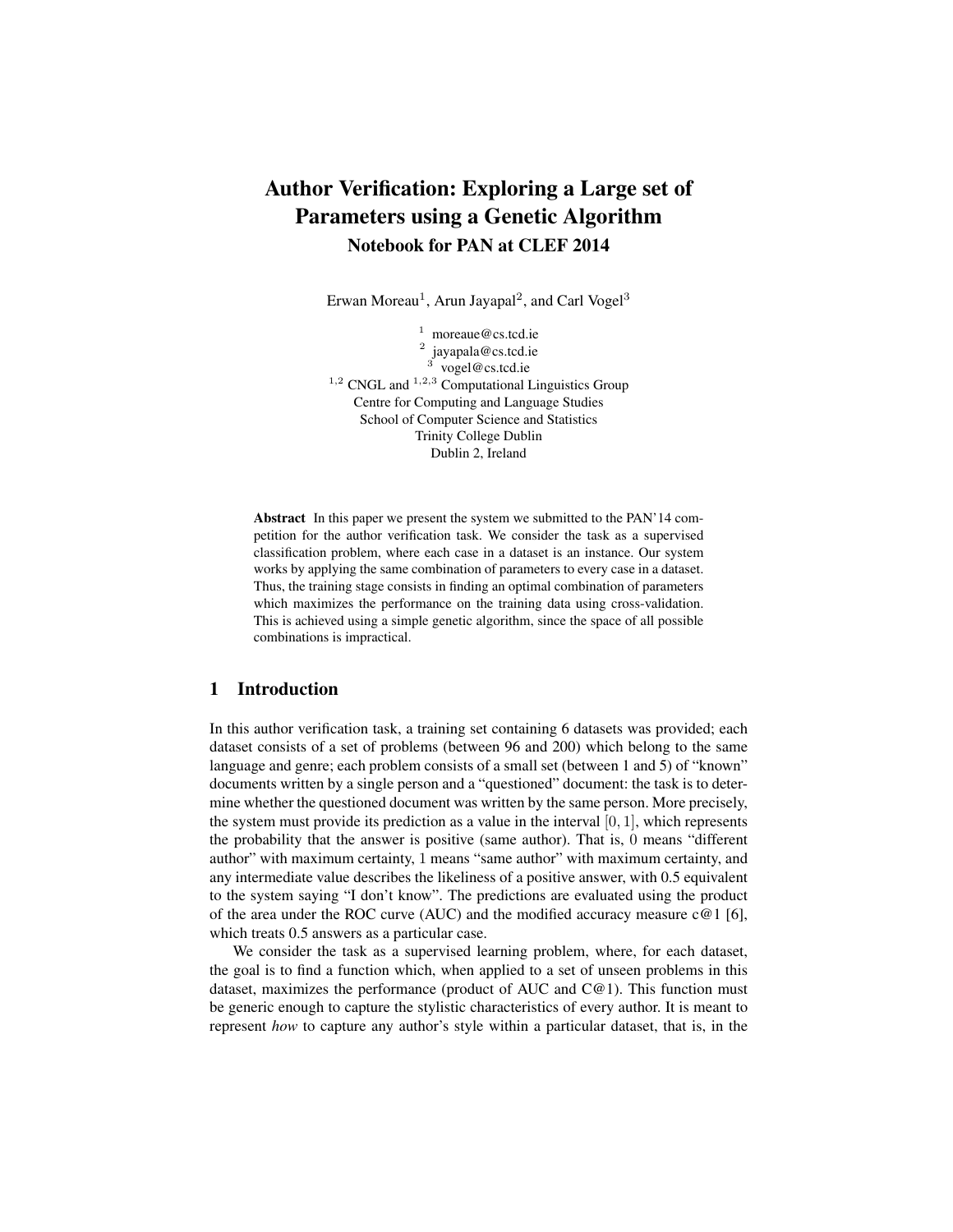context of a particular language and genre. For example, the type of observations (e.g., words bigrams) to take into account depends on the language, but whether a particular observation (e.g., the bigram "it is") is relevant or not is specific to a given author.

We define the space of all possible functions in the following way: each function is defined by a set of parameters, each parameter being assigned a particular value among a predefined set of possible values. The process of selecting features from the texts, combining them in any predefined way, and learning how to interpret the differences between the known documents and the questioned document is entirely driven by the values taken by these parameters. For example, a parameter indicates which distance metric should be used to compare the unknown document to the set of known documents. We call a particular combination of parameters a *configuration*. We define the two following strategies, which share only a subset of common parameters:

- The *fine-grained strategy*, described in §3, in which there are many possible parameters, is intended to try as many configurations (or functions) as possible, in order to maximize the performance.
- The *robust strategy*, described in §4, is a more simple method which uses only a small subset of parameters. It is intended to be safer (in particular less prone to overfitting), but probably not to perform as well as the fined-grained strategy.

For the fine-grained strategy, the space of all possible configurations is too big to be explored exhaustively. This is why we implement a simple genetic algorithm, which is supposed to converge to a (possibly local) optimal configuration. This algorithm is described in §3.4.

# 2 General architecture

For every problem to solve, we extract *observations*<sup>4</sup> from the set of known texts, and try to measure the four following abstract characteristics:

- their *consistency*, i.e. how constantly these observations appear among the known documents written by the author;
- their *distinctiveness*, i.e. how much the frequency of these observations differs from a reference corpus (see §3.2);
- the *confidence* of the system in the reliability of these observations;
- the *distance* between the known documents and the questioned document with respect to these observations.

We consider multiple ways to compute and use these four characteristics values. In particular, the configuration file defines:

- the types of observations to take into account;
- the method to compute every characteristic at the observation level;
- the method to extract the most relevant subset of observations;

<sup>4</sup> We use the term "observation" here to avoid any confusion with the features used in the machine learning stage.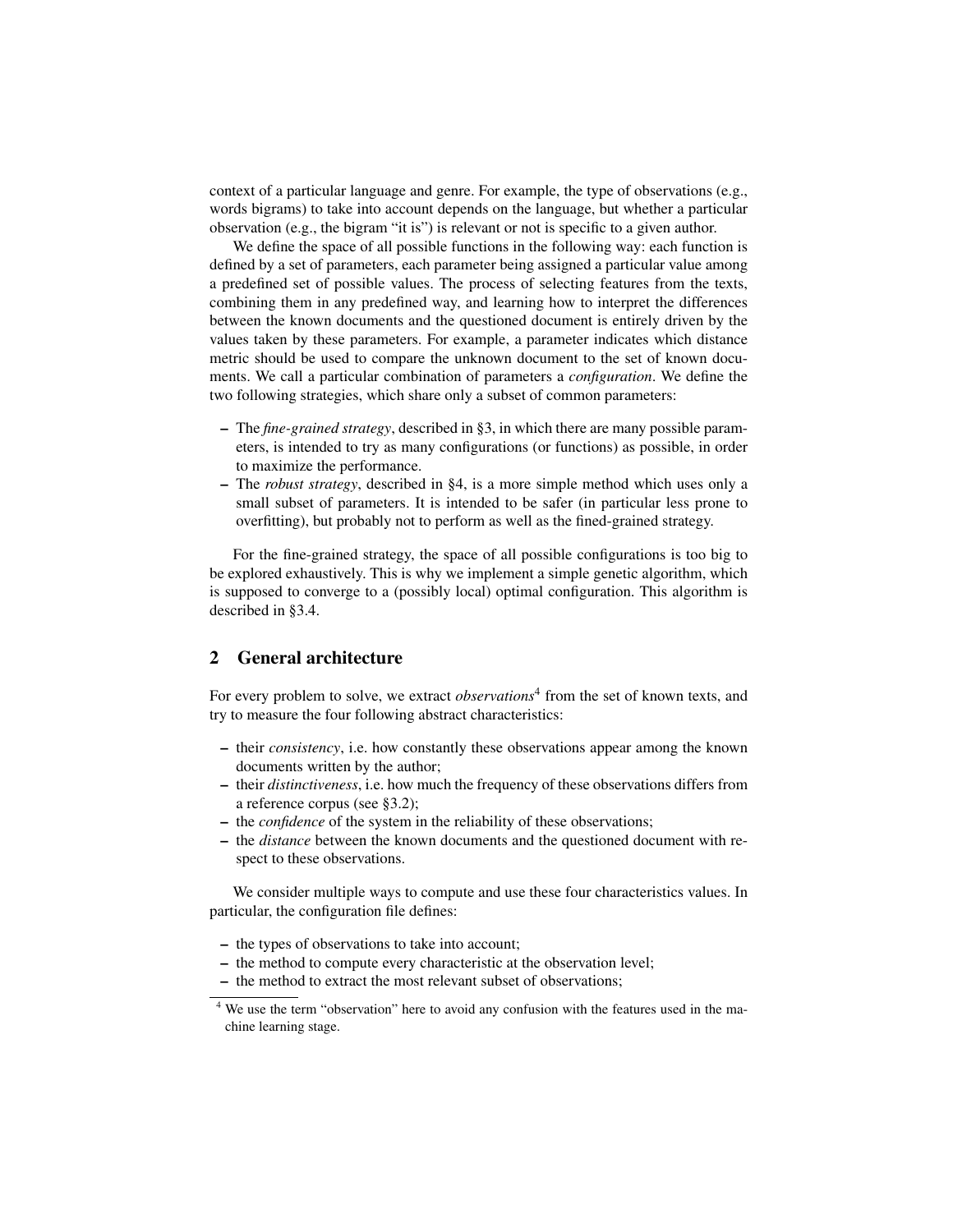- the method to obtain a global value for every of the four characterstics;
- which subset of these values will be used as features in the machine learning stage.

The final step consists in training (or applying) a ML model based on these features. There can actually be two models: the first and most important one predicts the scores for each case in the dataset; the second optional one is meant to detect the ambiguous cases, so that they can be assigned 0.5 instead of their predicted score, in order to maximize the c@1 score.

In the *robust strategy* the parameters are restricted to a small set of possible configurations, whereas with the *fine-grained strategy* on the contrary we try to explore a vast space of parameters (about  $10^{19}$  possible combinations in the predefined space that we use). This is why the learning stage for the latter consists in learning an optimal configuration using a genetic algorithm.

### 3 The fine-grained strategy

#### 3.1 Observations and frequency statistics

We consider a large set of observations types, among which the configuration can use any subset. These are typically various kinds of  $n$ -grams, but not only:

- words (actually tokens) unigrams to trigrams;
- Characters trigrams to 5-grams.
- Part-Of-Speech (POS) tags unigrams to 4-grams;
- Combinations of POS tags and tokens, including skip-grams, e.g.:
- "<POS tag> <token> <POS tag>"or "<token> \_ <POS tag>";
- $-$  "stop words" *n*-grams, i.e. tokens *n*-grams considering only a predefined list of the the most frequent tokens in the language<sup>5</sup>, from trigrams to 5-grams;
- Token length classes, where the tokens are classified depending on their length into 6 categories: lower than 2, 3 to 4, 5 to 6, 6 to 8, 8 to 10, more than 10.
- Token-Type Ratio (number of distinct tokens divided by total number of words).

The POS tags are computed using TreeTagger<sup>6</sup> [8]. The lists of most frequent words in the language are computed from the complete set of documents in the training data: we consider the 200 most frequent words, except for Dutch (100 most frequent words).

A few thresholds are applied when extracting these observations, in order to remove some noise in the data and/or improve efficiency:

- Minimum absolute frequency in a document (possible values: 2, 3, 5);
- Minimum proportion of documents among the reference corpus which contain the observation (possible values: 10%, 25%, 50%);
- Minmimum proportion of known documents containing the observation (only for known documents) (possible values: 30%, 51%);

<sup>&</sup>lt;sup>5</sup> Other tokens are replaced with a special symbol, e.g. "the  $\qquad$  is  $\qquad$ ".

<sup>&</sup>lt;sup>6</sup> http://www.cis.uni-muenchen.de/ schmid/tools/TreeTagger. POS tags are not used for the Greek dataset.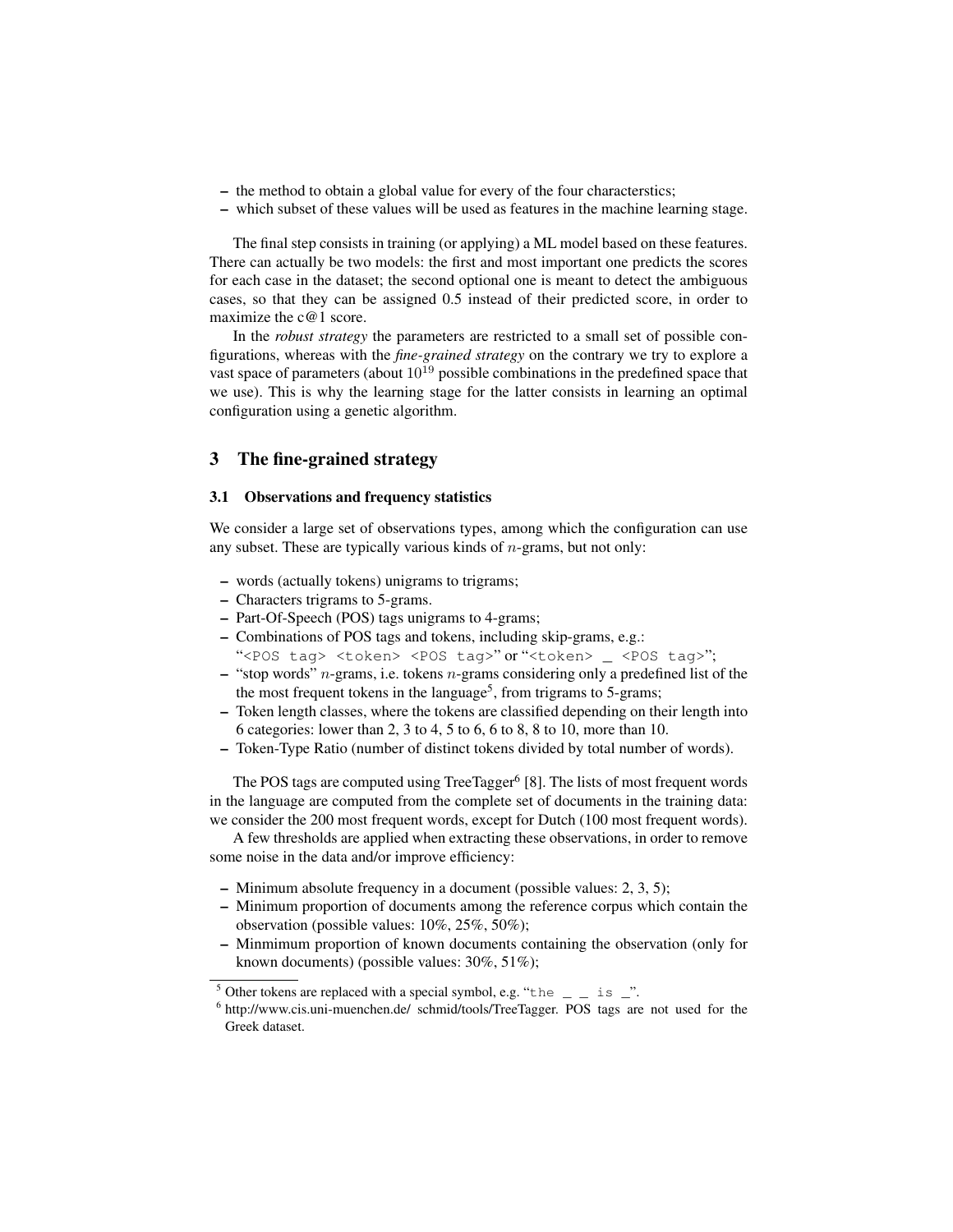The relative frequency of all the observations which fulfill these conditions is stored for very observation type specified in the configuration. For every observation, various statistics are computed based on the set of frequencies extracted from the known documents: mean, standard deviation, median, etc. Practically, in the training stage, the observations and the statistics are computed only once and then stored, so that the data can be used as many times as necessary with different combinations of parameters.

#### 3.2 Features

The consistency, distinctiveness, confidence and distance values are based on the frequency statistics extracted during the first step. At first they are computed for every distinct observation. Then they can be "synthetized" in different ways according to the configuration; the final features can be either specific to each observation type or global.

Consistency The consistency value is meant to represent how constant the use of a particular observation is, so that it can be assessed whether the observation is used in a similar way in the unknown document. For example, the standard deviation of the (relative) frequency of the observation among the known documents is a valid indicator (the lower it is, the higher the consistency is). Other statistics are available, e.g. range between minimum and maximum, ratio between first and third quartile, etc. However these statistics are more reliable with a high number of known documents, and require at the very least two distinct documents.

The goal of the consistency measure is to distinguish as far as possible between the observations which are specific to the author and those which are only specific to the document (for example the subject of an essay). This is why the more known documents there are the most accurate the consistency is. Consequently, cases which contain only one known document are irrelevant for consistency.<sup>7</sup>

Distinctiveness The distinctiveness measure is meant to represent to what extent a particular observation is specific to an author. This value is calculated against a reference corpus, which should ideally be an independent set of documents in the same language and genre as the dataset. But since we do not have access to such a corpus for every dataset, we simply consider the whole set of documents (known and unknown) in the training set as the reference corpus. Because it is meant only to measure distinctiveness, the only important assumption that we make is that it contains documents written by a sufficient number of different authors, and that it is not massively unbalanced (for instance if most of the documents were by the same author).<sup>8</sup>

 $<sup>7</sup>$  It is possible then to use different parts of the document, but this is not reliable in general since</sup> the distinction between document specific and author specific observations cannot be made.

<sup>&</sup>lt;sup>8</sup> Although it is quite unlikely given the size of the training sets, we do not have any guarantee that the second condition is satisfied in all the datasets provided. Assuming these conditions are fulfilled, the fact that the reference corpus contains documents by the author of the problem studied is not an issue, because it is frequent that a particular stylistic feature can be observed with several authors: the relative ordering of the observations according to their specificity to an author should not be impacted.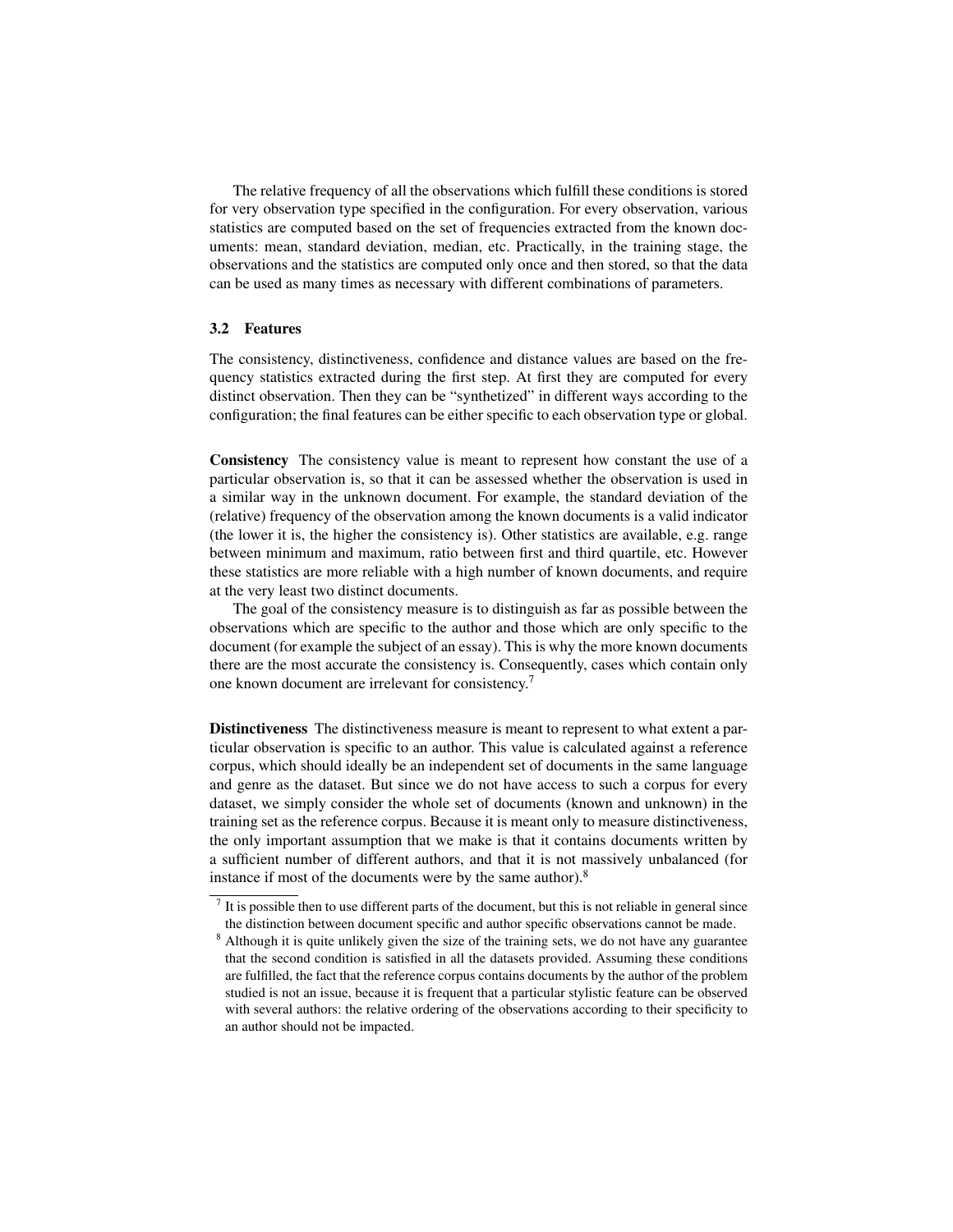The system can use different methods to measure the distinctiveness of an observation: several simple statistics like the absolute difference between the frequency means (or medians), but also more complex measures which try to estimate the difference between the two distribution (known documents and documents in the reference corpus). Some of these measures assume a normal distribution of the observation frequency accross the documents:<sup>9</sup> we use several measures based on the Bhattacharrya distance [1]. These measures are also more reliable when the number of distinct documents is high.

Confidence The confidence measure is intended to find the most discrimative observations, based on their consistency and distinctiveness values. Thus it simply combines these two values in order to rank the observations by their discriminative power for the given author: for instance, an observation which is very consistent but not distinctive (or the opposite) might be less interesting than another one which is less consistent but has a better distinctiveness value.

We consider various ways to combine the two numerical values: product, mean, geometric mean, weighted product, etc. There is also an option to ignore the consistency score (i.e. use the distinctiveness as confidence), and another one for ranking the two values, so that the rank is used instead of the actual score.

Distance Finally the distance measure is meant to capture how different the unknown document is from the set of known documents. The distance value is usually not meaningful at the level of the observation, but becomes meaningful only once computed on a selected set of observations.

Various standard similarity or distance measures can be used, like the cosine or Jaccard similarity, but also some more specific measures, like the probability that the observed frequency in the unknown document belongs to the distribution observed in the known documents (assuming this is a normal distribution). The distance can be weighted in different ways with a coefficient based on the confidence score.

#### 3.3 Scoring stage

The configuration define what kind and how many features will be used, as well as how to obtain them. Multiple possibilities have been implemented, including:

- There can be a set of features for each observations type, or all observations types can be combined in a generic set of features;
- The maximum number of observations to consider for the distance feature(s);
- Whether consistency, distinctiveness and confidence scores should be included in the features.

A regression model is trained/applied to the features which have been computed for all the input cases (instances for the model).<sup>10</sup> We use the Weka [3] (version 3.6.10)

<sup>&</sup>lt;sup>9</sup> We had observed in [5] that this assumption holds in most cases for frequent *n*-grams.

 $10$  When training the model, the Y/N answers are converted to 1/0, so that the predictions of the system are values in [0, 1], which is the expected output format.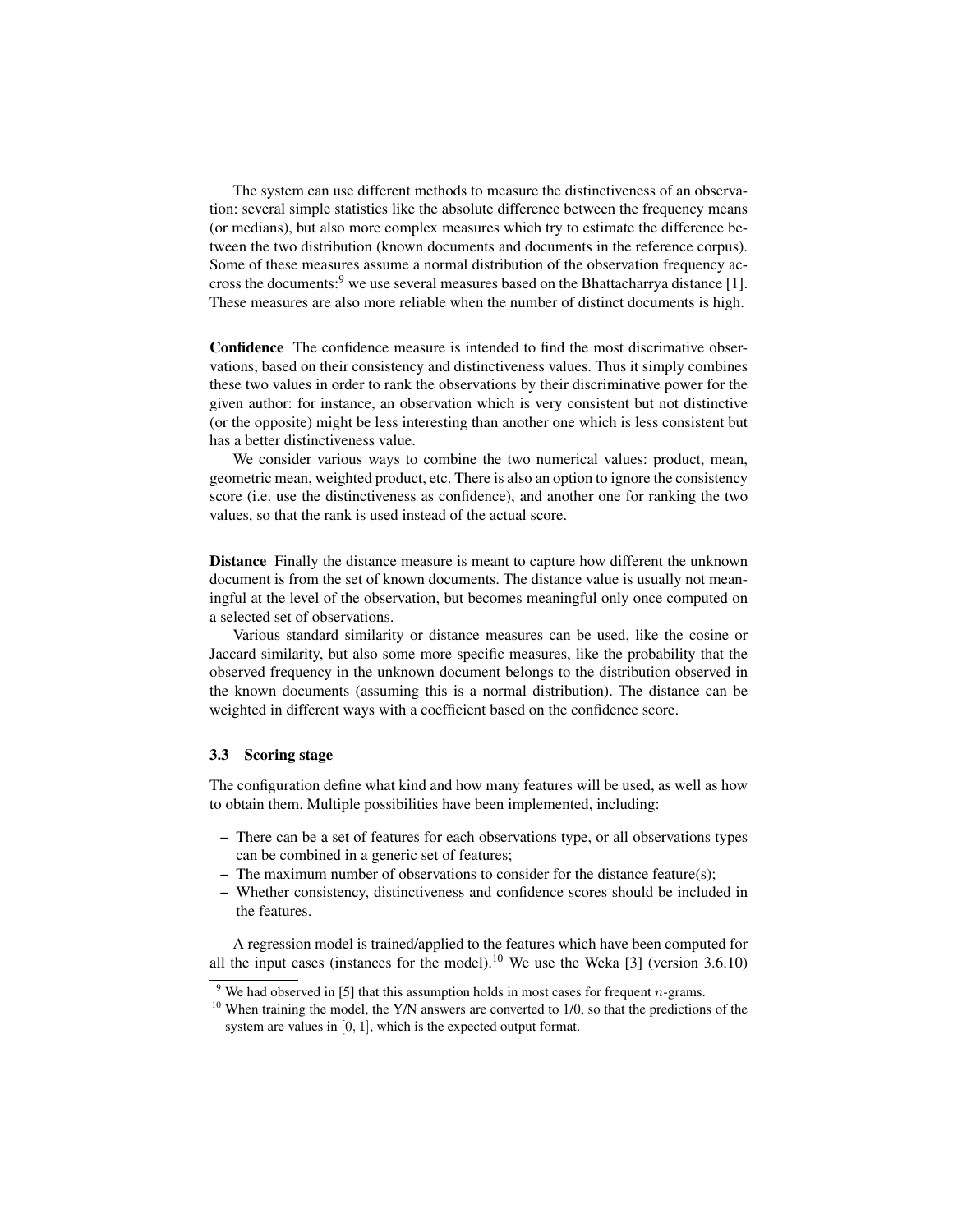implementation of SVM regression [4] (with polynomial or RBF kernel), and decision trees regression [7], with variants depending on their parameters.

Optionally, a second model can be generated/applied in order to evaluate the confidence in each answer, and possibly replace it with 0.5 (unanswered case). This classification "confidence model" can use any of the available features, as well as the score computed with the first regression model. $^{11}$ 

#### 3.4 Genetic learning

The complete "author verification model" which is returned at the end of the training stage consists of the scoring model (that is, the regression model and optionally the confidence model), but also the configuration which was found to be optimal on the training set by cross-validation. This is achieved using a generic genetic described below:

The individuals in a population are the configurations, in which every parameter is assigned a particular value among a predefined set (the "genotype"). Starting from a random population, the algorithm iterates through each generation by selecting a proportion of the population to "breed" the next generation. A configuration which performs better is more likely to get selected.<sup>12</sup> Every new individual is generated based on two "parents" picked randomly among the breeders; every of its parameter is defined as one of its parents value (each having a 0.5 probability to be picked), but can be "mutated" with a (small) predefined probability. We also use two variants: one consists in reusing a few of the previous best individuals in each new generation (elitism), and the other in including a small proportion of totally random individuals.

# 4 The robust strategy

In the robust strategy, consistency and distinctiveness features were used to verify whether the document  $X$  has been authored by the author of the given documents  $Y = \{y_1, y_2, \ldots y_n\}$ , but in a slightly different way as above: the consistency defines how well the words or n-grams or character-grams were used consistently used across all the documents  $Y$  and  $X$ . Whereas, distinctiveness defines how well document  $X$ is distinct from documents  $Y$  and viceversa. The intuition behind using this feature is that these features could provide an insight into how the document  $X$  and documents Y co-vary linguistically.

Distinctiveness Motivated from the Jaccard similarity, we use a slight variant to compute the distinctiveness of documents Y to document X  $(J_1)$  and of document X to documents  $Y(J_2)$ :

<sup>&</sup>lt;sup>11</sup> In the learning stage, the model which was trained is applied to the instances. Depending on the configuration, the instances can be split up so that the second model is based on unseen instances (but then less instances are used to train each model, of course).

<sup>&</sup>lt;sup>12</sup> All the configurations in the population are ranked by their performance. The probability of an individual being selected is defined as  $r \times p \times 2$ , where r is the relative rank and p is the proportion to retain as breeders (since the average relative rank is 0.5, the product  $p \times r$  is multiplied by 2;  $p$  must not be higher than 0.5).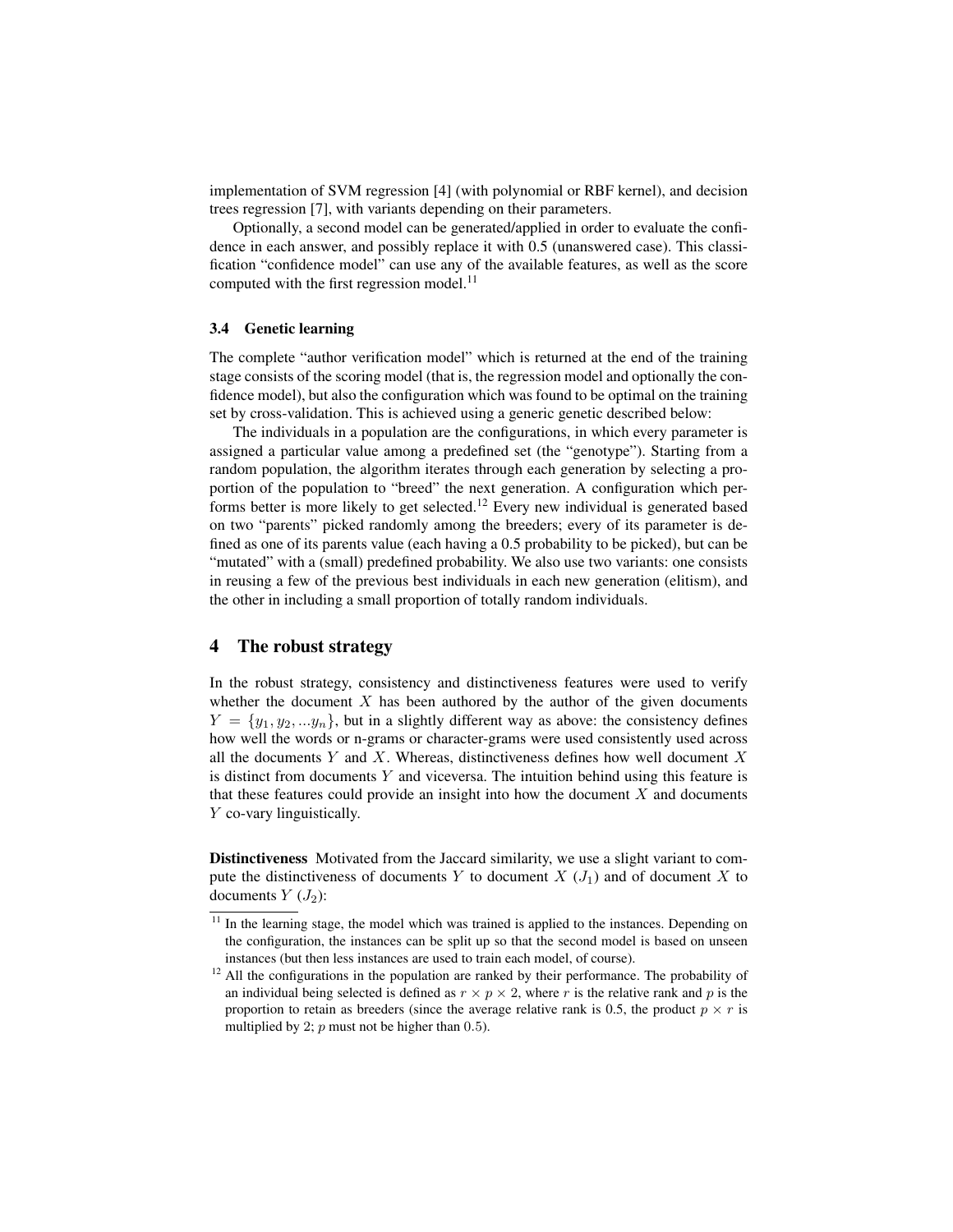$$
J_1 = \frac{(p+q)}{(p+q+r)}
$$
  

$$
J_2 = \frac{(p+r)}{(p+q+r)}
$$

where  $p$  is the number of words found in both  $X$  and  $Y$  documents,  $q$  is the number of words found in Y but not in X and  $r$  is the number of words found in X but not in Y documents.  $J_1$  will provide a measure on how distinct Y is from X, whereas  $J_2$  will provide a measure on how distinct  $X$  is from  $Y$ .

The above provided are the document level metrics, which are used to compute the word-level distinctiveness for  $X$  and  $Y$ . One assumption considered here for wordlevel metric; to compute distinctiveness of word  $x_i$  in X to Y, when the word  $w_i$  is identified in  $Y$ , we assign a boolean value 0 assuming no distinctiveness and when  $w_i$  is not identified in Y, we assign 1 to a temporary variable F assuming complete distinctiveness of word  $w_i$ . With,  $F$ ,  $J_1$ ,  $J_2$  and relative frequency values  $(r f_i^1$  and  $r f_i^2)$ for each word, we compute the distinctiveness for words in X to Y  $(d_{i,J_1})$  and Y to X  $(d_{i,J_2})$  as:

$$
d_{i,J_1} = F * J_1 * rf_i^1
$$
\n
$$
d_{i,J_2} = F * J_2 * rf_i^2
$$

Consistency Consistency is defined as the difference between the relative frequencies:

 $c_{i,J_1} = rf_i^1 - rf_i^2$   $c_{i,J_2} = rf_i^2 - rf_i^1$ <br>These measures are based only on the characters four-grams frequencies (the other observations types are not taken into account). In order to train or apply th model, the scoring stage defined in the fine-grained strategy is used.

## 5 Results

Thanks to the *Tira* system [2], we were able to evaluate both strategies on the "earlybird corpus". The results obtained on the training set by cross-validation were always better with the fine-grained strategy, but in two cases they were better with the robust strategy on the earlybird test set (see table 1). Interestingly, we noticed that, with the fine-grained strategy, the decrease in performance between the training set and the earlybird test set was much higher in the datasets which have a small number of known documents by case, especially those where most cases contain only one known document.<sup>13</sup> This is why we decided to use the robust strategy on the final test set on these datasets (both Dutch datasets and the English novels datasets).

Table 1 shows the performance obtained on each dataset by both strategies on the training set, earlybird test set and final test set, as well as our official ranking. In particular, it shows that our decision to use the robust approach in three cases was good: it performed better than any of the two original strategies taken independently. However our hypothesis that this was linked with the low number of known documents might not hold, since our results on the English novels are quite low compared to the other participants, and this would not have happened with the fine-grained strategy. Overall, our system was among the best in this task, ranking third among 13 in average.

<sup>&</sup>lt;sup>13</sup> The correlation between the decrease in performance and the median number of known documents in the dataset was 0.7.